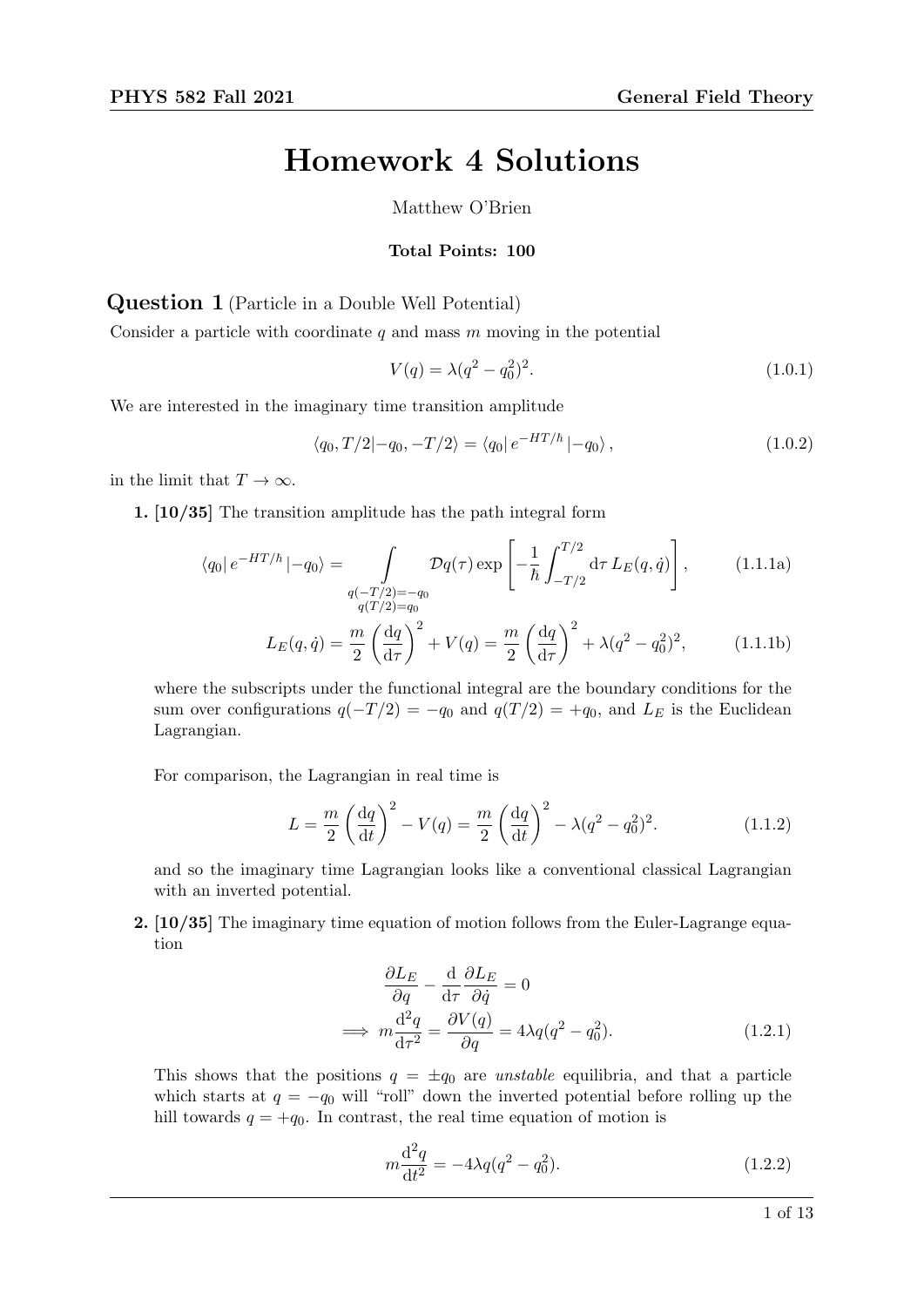In this case,  $q = \pm q_0$  are stable equilibria, and the region in between the double well is classically forbidden for a particle with a small kinetic energy.

The integral of motion which is analogous to the classical energy is the Hamiltonian function corresponding to the Euclidean Lagrangian

$$
H_E = \frac{\partial L_E}{\partial \dot{q}} \dot{q} - L_E = \frac{m}{2} \left(\frac{\mathrm{d}q}{\mathrm{d}\tau}\right)^2 - V(q). \tag{1.2.3}
$$

Since we are interested in the limit  $T \to \infty$ , we impose the usual requirement that  $\dot{q} = 0$ as  $\tau \to \pm \infty$  to ensure a well-behaved/finite action. In this case, since  $q(-T/2) = -q_0$ , and  $V(-q_0) = 0$ , the initial value of the "Euclidean energy" is  $H_E(-T/2) = 0$ , and since this is a constant of motion, we have, for all imaginary time,

<span id="page-1-1"></span>
$$
H_E = 0, \qquad \Longrightarrow \qquad \left(\frac{\mathrm{d}q}{\mathrm{d}\tau}\right)^2 = \frac{2V(q)}{m}.
$$
 (1.2.4)

We can integrate this to find the solution for the classical trajectory  $q_c$ , in the limit  $T \to \infty$ . Defining  $\tau_0$  to be the value of imaginary time when the particle passes through the origin,  $q_c(\tau_0) = 0$ , we obtain

<span id="page-1-0"></span>
$$
\int_0^{q_c(\tau)} \frac{\mathrm{d}q}{q^2 - q_0^2} = \pm \sqrt{\frac{2\lambda}{m}} \int_{\tau_0}^{\tau} \mathrm{d}\tau',
$$
  
\n
$$
\implies -\frac{1}{q_0} \operatorname{arctanh}\left(\frac{q_c(\tau)}{q_0}\right) = \pm \sqrt{\frac{2\lambda}{m}} (\tau - \tau_0),
$$
  
\n
$$
\implies q_c(\tau) = q_0 \tanh\left[\sqrt{\frac{2\lambda q_0^2}{m}} (\tau - \tau_0)\right],
$$
(1.2.5)

where in the last step, we chose the sign so that  $q_c(\tau) \to q_0$  as  $\tau \to \infty$  and  $q_c(\tau) \to -q_0$ as  $\tau \to -\infty$ , as required.

The solution [\(1.2.5\)](#page-1-0) is manifestly not unique, since the location  $\tau_0$  is arbitrary. Note that there is no contradiction with Picard's theorem on the uniqueness of solutions to ordinary differential equations: Eq. [\(1.2.4\)](#page-1-1) is a first order nonlinear ODE, and hence, given some initial condition  $q(\tau_1) = q_1$ , one can only guarantee uniqueness of the corresponding solution on the interval  $\tau \in [\tau_1 - \varepsilon, \tau_1 + \varepsilon]$  for some  $\varepsilon > 0$ . This is precisely the case once we have fixed the crossover point  $\tau_0$ . Seen another way, it is not sufficient to only specify the behavior at  $\tau \to \pm \infty$  in order to have a well-posed initial value problem.

The imaginary time trajectory describes a tunneling event between the minima of the double well potential. This is evident from the real time equations of motion since, as we observed above, the region between  $\pm q_0$  is classically forbidden. However, since the potential is inverted in imaginary time, the particle is able to "move" between the two minima. Consequently,  $\langle q_0, T/2|-q_0, -T/2 \rangle$  is the probability amplitude for the particle to tunnel quantum mechanically from the well with minimum at  $-q_0$  to the well at  $+q_0$ .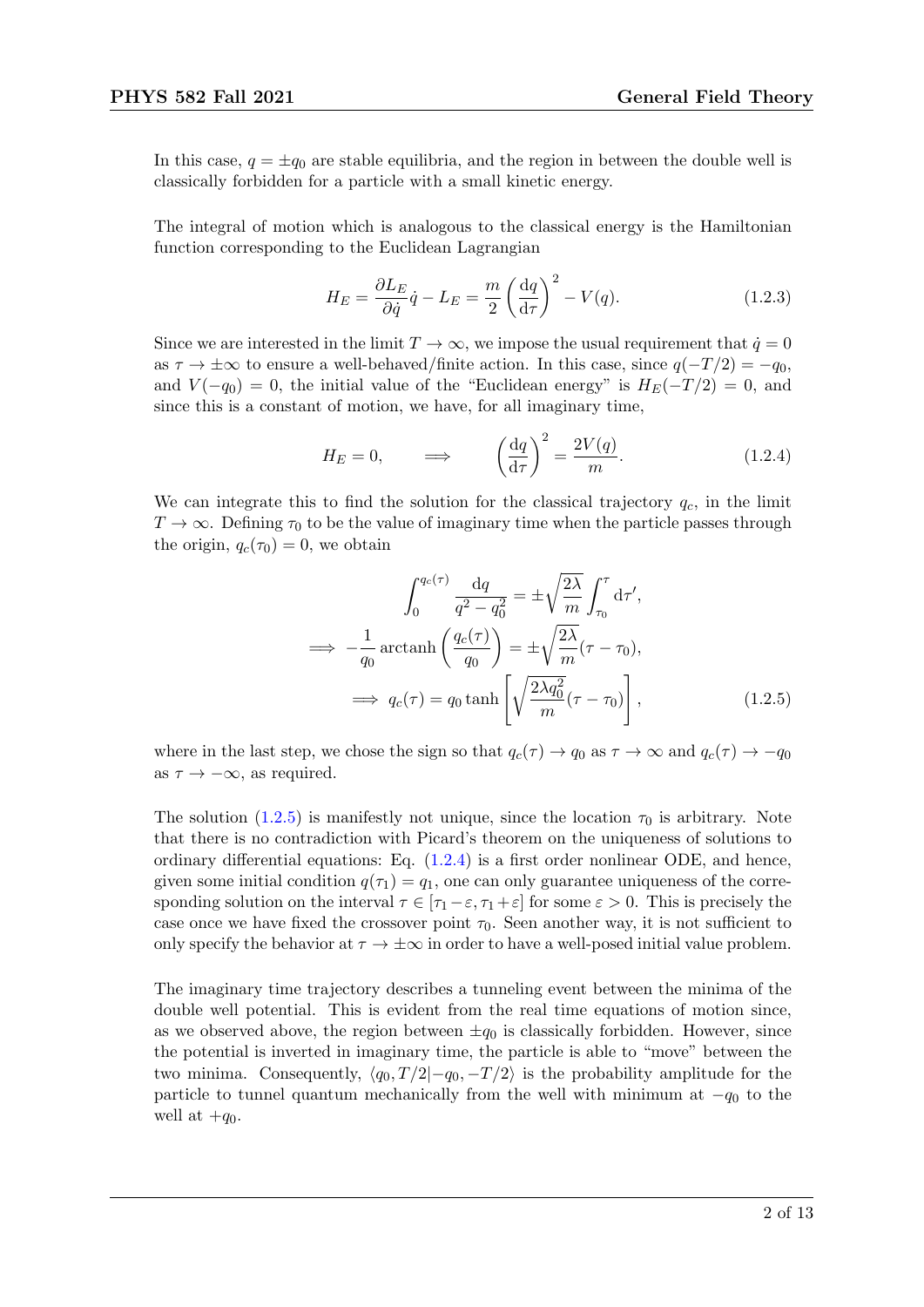**3.** [ $5/35$ ] Using the identity  $(1.2.4)$ , we can easily evaluate the classical action:

$$
S[q_c(\tau)] = \int_{-\infty}^{\infty} d\tau L_E
$$
  
= 
$$
\int_{-\infty}^{\infty} d\tau m \left(\frac{dq_c}{d\tau}\right)^2
$$
  
= 
$$
\int_{-q_0}^{q_0} dq_c m \frac{dq_c}{d\tau}
$$
  
= 
$$
\int_{-q_0}^{q_0} dq \sqrt{2mV(q)}
$$
  
= 
$$
\frac{4}{3}q_0^3\sqrt{2m\lambda},
$$
 (1.3.1)

where we have chosen the same sign for the square root as above, which ensures the imaginary time action is strictly non-negative, as it must be.

4. [10/35] We now expand the path integral around the classical trajectory by defining

$$
q(\tau) = q_c(\tau) + \xi(\tau),
$$
\n(1.4.1)

where  $\xi(-\infty) = \xi(\infty) = 0$ , since the boundary conditions are carried by the classical solution. We can start by expanding the kinetic term:

$$
\int d\tau \frac{m}{2} \left(\frac{dq}{d\tau}\right)^2 = \int d\tau \frac{m}{2} \left[ \left(\frac{dq_c}{d\tau}\right)^2 + 2\frac{dq_c}{d\tau} \frac{d\xi}{d\tau} + \left(\frac{d\xi}{d\tau}\right)^2 \right]
$$

$$
= \int d\tau \frac{m}{2} \left[ \left(\frac{dq_c}{d\tau}\right)^2 + \left(\frac{d\xi}{d\tau}\right)^2 \right]
$$

$$
+ \int d\tau \frac{d}{d\tau} \left( m\xi \frac{dq_c}{d\tau} \right) - \int d\tau m\xi \frac{d^2q_c}{d\tau^2}
$$

$$
= \int d\tau \frac{m}{2} \left[ \left(\frac{dq_c}{d\tau}\right)^2 + \left(\frac{d\xi}{d\tau}\right)^2 \right] - \int d\tau m\xi \frac{d^2q_c}{d\tau^2}, \qquad (1.4.2)
$$

where the boundary term evaluates to zero because  $\xi(-\infty) = \xi(\infty) = 0$ . Then, we expand the potential term:

$$
\int d\tau V(q) = \int d\tau V(q_c) + \int d\tau \left. \frac{\partial V(q)}{\partial q} \right|_{q_c} \xi(\tau) \n+ \frac{1}{2} \int d\tau \int d\tau' \left. \frac{\partial^2 V(q)}{\partial q(\tau) \partial q(\tau')} \right|_{q_c} \xi(\tau) \xi(\tau') + \dots
$$
\n(1.4.3)

When added to the kinetic term above, the second term in this expansion gives the contribution

$$
-\int d\tau \,\xi(\tau) \left[ m \frac{d^2 q_c}{d\tau^2} - \frac{\partial V(q)}{\partial q} \bigg|_{q_c} \right] = 0,\tag{1.4.4}
$$

which vanishes since the term in the brackets is simply the Euler-Lagrange equation for the classical trajectory. Then, since the potential  $V(q)$  is a simple polynomial in q,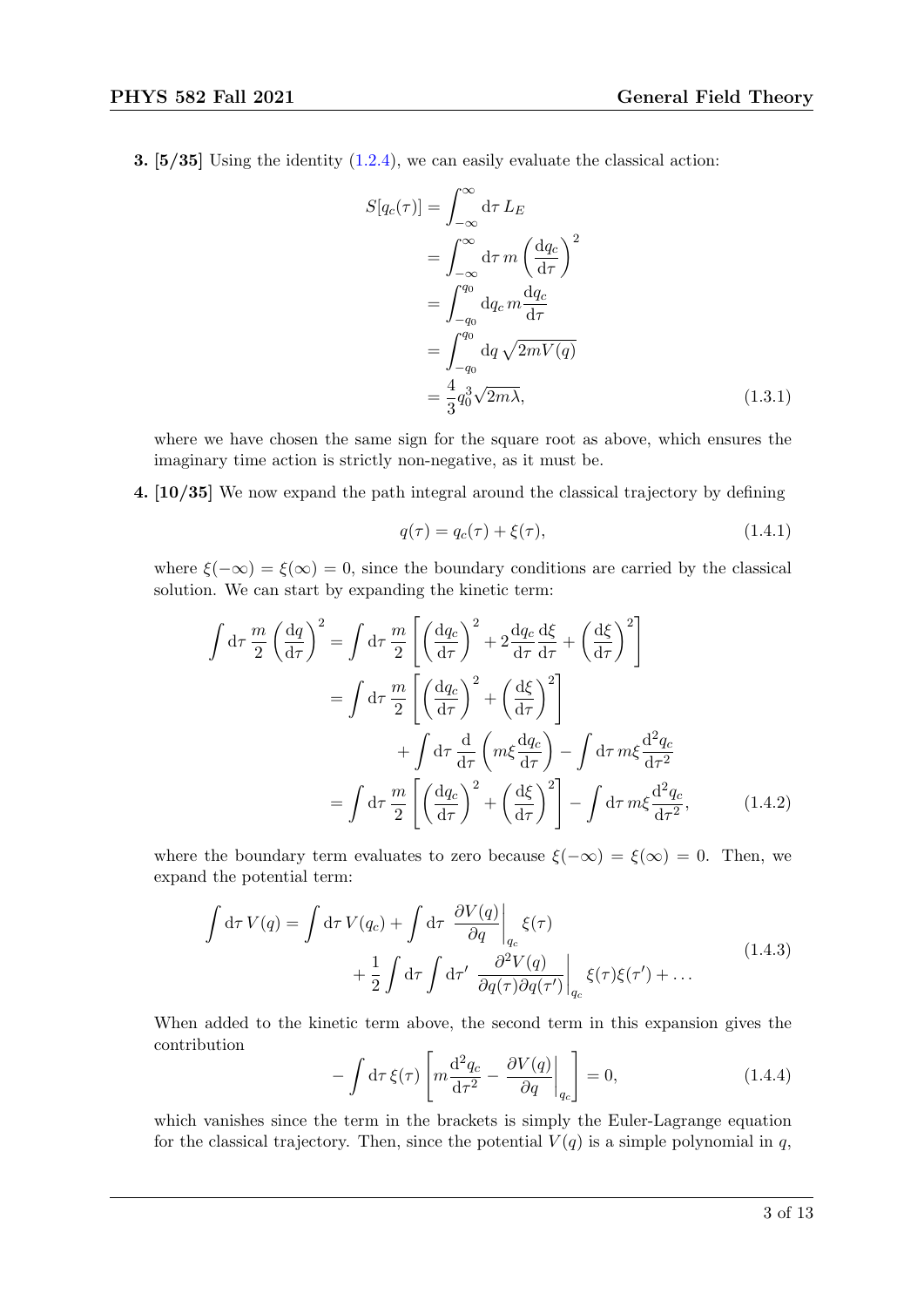the third term in the expansion of the potential yields

$$
\int d\tau \int d\tau' \left. \frac{\partial^2 V(q)}{\partial q(\tau) \partial q(\tau')} \right|_{q_c} \xi(\tau) \xi(\tau') = \int d\tau \int d\tau' \left. \frac{\partial^2 V(q)}{\partial q(\tau)^2} \right|_{q_c} \delta(\tau - \tau') \xi(\tau) \xi(\tau')
$$
\n
$$
= \int d\tau V''(q_c) \xi^2.
$$
\n(1.4.5)

Therefore, putting everything together, the semi-classical expansion of the action is

$$
S[q(\tau)] \simeq \int d\tau \left[ \frac{m}{2} \left( \frac{dq_c}{d\tau} \right)^2 + V(q_c) \right] + \int d\tau \left[ \frac{m}{2} \left( \frac{d\xi}{d\tau} \right)^2 + \frac{1}{2} V''(q_c) \xi^2 \right]
$$
  
=  $\frac{4}{3} q_0^3 \sqrt{2m\lambda} + \int d\tau \left[ \frac{m}{2} \left( \frac{d\xi}{d\tau} \right)^2 + 2\lambda (3q_c^2(\tau) - q_0^2) \xi^2 \right].$  (1.4.6)

Thus, the leading order tunneling amplitude is

$$
\lim_{T \to \infty} \langle q_0, T/2 | -q_0, -T/2 \rangle = \int_{\substack{q(-\infty) = -q_0 \\ q(\infty) = q_0}} \mathcal{D}q(\tau) e^{-S[q(\tau)]/\hbar}
$$
\n
$$
\simeq e^{-\frac{4q_0^3 \sqrt{2m\lambda}}{3\hbar}} \int_{\tilde{\xi}(-\infty) = 0} \mathcal{D}\tilde{\xi}(\tau) \exp\left(-\int_{-\infty}^{\infty} d\tau \left[\frac{m}{2} \left(\frac{d\tilde{\xi}}{d\tau}\right)^2 + 2\lambda (3q_c^2(\tau) - q_0^2)\tilde{\xi}^2\right]\right),
$$
\n(1.4.7)

where we have re-scaled  $\tilde{\xi} = \xi/\sqrt{\hbar}$ . Integrating the kinetic term in the action by parts gives

$$
-\frac{1}{2}\int_{-\infty}^{\infty} d\tau \tilde{\xi}(\tau) \left[ -m \frac{d^2}{d\tau^2} + 4\lambda (3q_c^2(\tau) - q_0^2) \right] \tilde{\xi}(\tau) \doteq -\frac{1}{2} \int_{-\infty}^{\infty} d\tau \, \tilde{\xi}(\tau) \, \hat{A}_E \, \tilde{\xi}(\tau), \tag{1.4.8}
$$

which lets us identify that the functional integral over  $\tilde{\xi}(\tau)$  yields

$$
\lim_{T \to \infty} \langle q_0, T/2 | -q_0, -T/2 \rangle = e^{-\frac{4q_0^3 \sqrt{2m\lambda}}{3\hbar}} \left( \text{Det} \,\hat{A}_E \right)^{-1/2}, \tag{1.4.9}
$$

where the fluctuation determinant is

$$
\text{Det}\,\hat{A}_E = \text{Det}\left[-m\frac{d^2}{d\tau^2} + 4\lambda(3q_c^2(\tau) - q_0^2)\right] \n= \text{Det}\left[-m\frac{d^2}{d\tau^2} + 4\lambda q_0^2 \left(3\tanh^2\left[\sqrt{\frac{2\lambda q_0^2}{m}}(\tau - \tau_0)\right] - 1\right)\right],\n\tag{1.4.10}
$$

over the space of functions obeying the boundary conditions  $\tilde{\xi}(-\infty) = \tilde{\xi}(\infty) = 0$ . It turns out that the eigenfunctions of this operator can be solved for exactly (see [this](https://en.wikipedia.org/wiki/P%C3%B6schl%E2%80%93Teller_potential) [Wikipedia page\)](https://en.wikipedia.org/wiki/P%C3%B6schl%E2%80%93Teller_potential).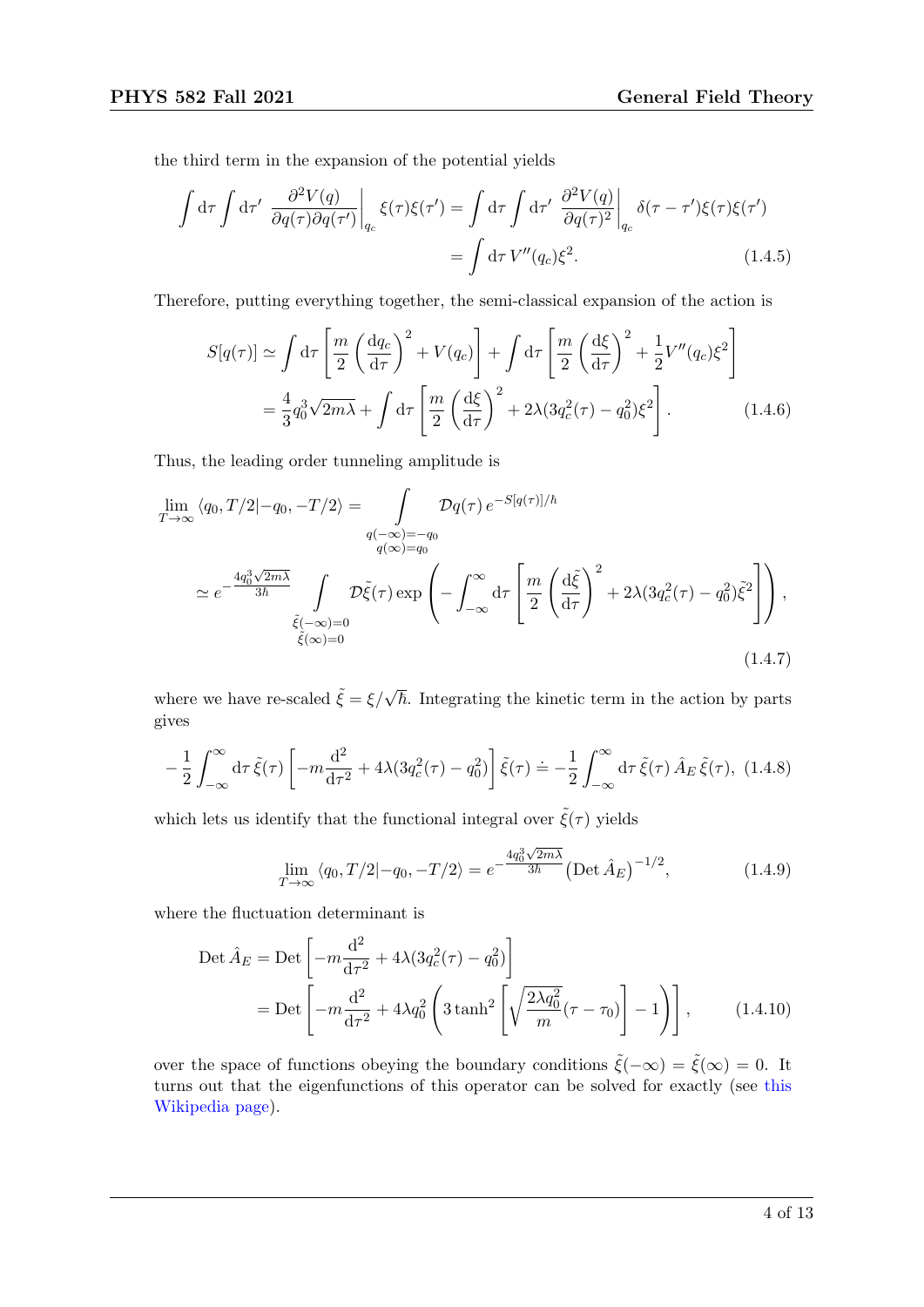Question 2 (Charged Particle in a Magnetic Field)

Consider a particle with mass m and charge  $-e$  confined to a plane, such that it has position  $\mathbf{r} = (x_1, x_2)$  and momentum  $\mathbf{p} = (p_1, p_2)$ . An external magnetic field  $\mathbf{B} = B\hat{z}$  is applied, so that the Hamiltonian is

<span id="page-4-0"></span>
$$
H(\mathbf{r}, \mathbf{p}) = \frac{1}{2m} \left( \mathbf{p} + \frac{e}{c} \mathbf{A}(\mathbf{r}) \right)^2, \tag{2.0.1a}
$$

$$
\mathbf{A}(\mathbf{r}) = -\frac{B}{2} \left( x_2 \hat{\mathbf{x}} - x_1 \hat{\mathbf{y}} \right). \tag{2.0.1b}
$$

1. [15/30] Consider the return amplitude

$$
\langle \mathbf{r}_0, t_f | \mathbf{r}_0, t_i \rangle = \langle \mathbf{r}_0 | e^{-iH(t_f - t_i)/\hbar} | \mathbf{r}_0 \rangle. \tag{2.1.1}
$$

In constructing the (one-dimensional) path integral, one considers intermediate matrix elements of the form

$$
\langle q_j | H | q_{j-1} \rangle = \int \frac{\mathrm{d}p_j}{2\pi\hbar} \langle q_j | H | p_j \rangle \langle p_j | q_{j-1} \rangle, \qquad (2.1.2)
$$

and  $\langle q_j | H | p_j \rangle$  is simple to evaluate for a Hamiltonian of the form  $H = p^2/2m + V(q)$ , where  $p$  and  $q$  appear separately. The Hamiltonian for our present problem does not have this form. However, by expanding the Hamiltonian, we find

$$
H = \frac{1}{2m} \left( p_1 - \frac{eB}{2c} x_2 \right)^2 + \frac{1}{2m} \left( p_2 + \frac{eB}{2c} x_1 \right)^2
$$
  
=  $\frac{1}{2m} (p_1^2 + p_2^2) + \frac{eB}{2mc} (x_1 p_2 - x_2 p_1) + \frac{1}{2m} \left( \frac{eB}{2c} \right)^2 (x_1^2 + x_2^2),$  (2.1.3)

since  $[x_1, p_2] = [x_2, p_1] = 0$ . Therefore, we can make all position coordinates appear to the left of the momenta, and hence, the usual path integral derivation is still valid. From this observation, we can immediately write down

$$
\langle \boldsymbol{r}_0, t_f | \boldsymbol{r}_0, t_i \rangle = \int_{\substack{\boldsymbol{r}(t_i) = \boldsymbol{r}_0 \\ \boldsymbol{r}(t_f) = \boldsymbol{r}_0}} \mathcal{D}\boldsymbol{r}(t) \mathcal{D}\boldsymbol{p}(t) \exp\left[\frac{i}{\hbar} \int_{t_i}^{t_f} \mathrm{d}t \left(\boldsymbol{p} \cdot \dot{\boldsymbol{r}} - H(\boldsymbol{r}, \boldsymbol{p})\right)\right]. \tag{2.1.4}
$$

Since the exponent is quadratic in the momenta, we can perform the functional integral over  $p$ . We can re-write the integrand in the exponent as

$$
\mathbf{p} \cdot \dot{\mathbf{r}} - H(\mathbf{r}, \mathbf{p}) = \left(\dot{x}_1 + \frac{eB}{2mc} x_2\right) p_1 - \frac{p_1^2}{2m} \n+ \left(\dot{x}_2 - \frac{eB}{2mc} x_1\right) p_2 - \frac{p_2^2}{2m} \n- \frac{1}{2m} \left(\frac{eB}{2c}\right)^2 (x_1^2 + x_2^2),
$$
\n(2.1.5)

from which we can infer the following useful change of coordinates:

$$
P_1 = \frac{1}{\sqrt{2m}} \left[ p_1 - m \left( \dot{x}_1 + \frac{eB}{2mc} x_2 \right) \right],
$$
 (2.1.6a)

$$
P_2 = \frac{1}{\sqrt{2m}} \left[ p_2 - m \left( \dot{x}_2 - \frac{eB}{2mc} x_1 \right) \right],
$$
 (2.1.6b)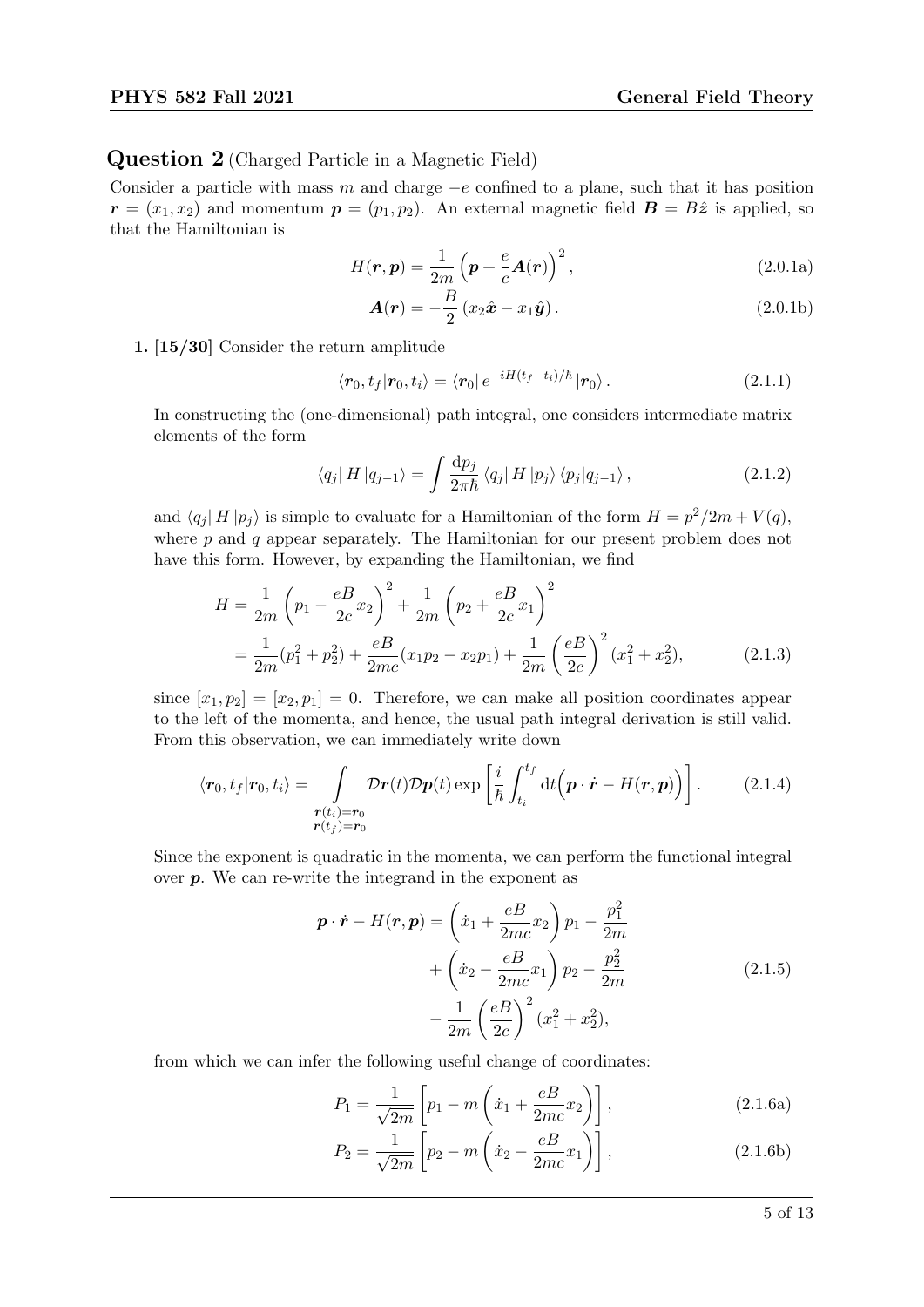such that the integrand becomes

$$
-P_1^2 - P_2^2 + \frac{1}{2}m\left(\dot{x}_1 + \frac{eB}{2mc}x_2\right)^2 + \frac{1}{2}m\left(\dot{x}_2 - \frac{eB}{2mc}x_1\right)^2 - \frac{1}{2m}\left(\frac{eB}{2c}\right)^2(x_1^2 + x_2^2),
$$
 (2.1.7)

in which case we have an elementary Gaussian integral over the two now-factorized shifted momenta  $P_1$  and  $P_2$ . This leaves only the terms which are independent of  $P_1$ and  $P_2$ , which, when expanded out, give

$$
\frac{1}{2}m(\dot{x}_1^2 + \dot{x}_2^2) - \frac{eB}{2c}(x_1\dot{x}_2 - x_2\dot{x}_1).
$$
 (2.1.8)

Therefore, the path integral for the return amplitude is

$$
\langle \boldsymbol{r}_0, t_f | \boldsymbol{r}_0, t_i \rangle = \int_{\substack{\boldsymbol{r}(t_i) = \boldsymbol{r}_0 \\ \boldsymbol{r}(t_f) = \boldsymbol{r}_0}} \mathcal{D}\boldsymbol{r}(t) \exp\left[\frac{i}{\hbar} \int_{t_i}^{t_f} dt \left(\frac{1}{2}m\dot{\boldsymbol{r}}^2 - \frac{e}{c}\dot{\boldsymbol{r}} \cdot \boldsymbol{A}\right)\right]. \tag{2.1.9}
$$

**2.** [10/30] In the limit  $m \to 0$ , the action [the integrand of [\(2.1.9\)](#page-5-0)] becomes

<span id="page-5-0"></span>
$$
S = -\frac{e}{c} \int_{t_i}^{t_f} dt \frac{dr}{dt} \cdot \mathbf{A}, \qquad (2.2.1)
$$

where  $r(t)$  is any trajectory which satisfies  $r(t_i) = r(t_f) = r_0$ . This integral can be simplified using Stokes' theorem. Denoting the region with boundary defined by the trajectory  $r(t)$  by  $\Omega$ ,

$$
S = -\frac{e}{c} \oint_{\partial \Omega} d\mathbf{r} \cdot \mathbf{A}
$$
  
=  $-\frac{e}{c} \int_{\Omega} d\mathbf{S} \cdot (\mathbf{\nabla} \times \mathbf{A})$   
=  $\mp \frac{eB}{c}$  Area( $\Omega$ ),  
=  $\mp 2\pi \hbar \frac{\Phi}{\Phi_0}$  (2.2.2)

where the ∓ sign corresponds to the orientation of the enclosed area—the direction of the path induces an orientation for the unit normal  $dS$  in either the  $\hat{z}$  (counterclockwise when viewed from above) or  $-\hat{z}$  (clockwise from above) direction— $\Phi =$ B Area $(\Omega)$  is the flux enclosed by the trajectory, and  $\Phi_0 = hc/e$  is the flux quantum; the superconducting flux quantum differs by a factor of 2 since Cooper pairs have charge 2e. Therefore, the action measures the (signed) area enclosed by the trajectory of the particle.

**3.** [5/30] Consider a trajectory which is negatively oriented with respect to the  $\hat{z}$  unit normal. On the one hand, as noted in the previous part, the amplitude associated with this trajectory must be

$$
e^{iS_{\rm in}/\hbar} = \exp\left(2\pi i \frac{\Phi}{\Phi_0}\right) = \exp\left(2\pi i \frac{B \operatorname{Area}(\Omega)}{\Phi_0}\right),\tag{2.3.1}
$$

where  $Area(\Omega)$  is area enclosed on the *inside* of the trajectory.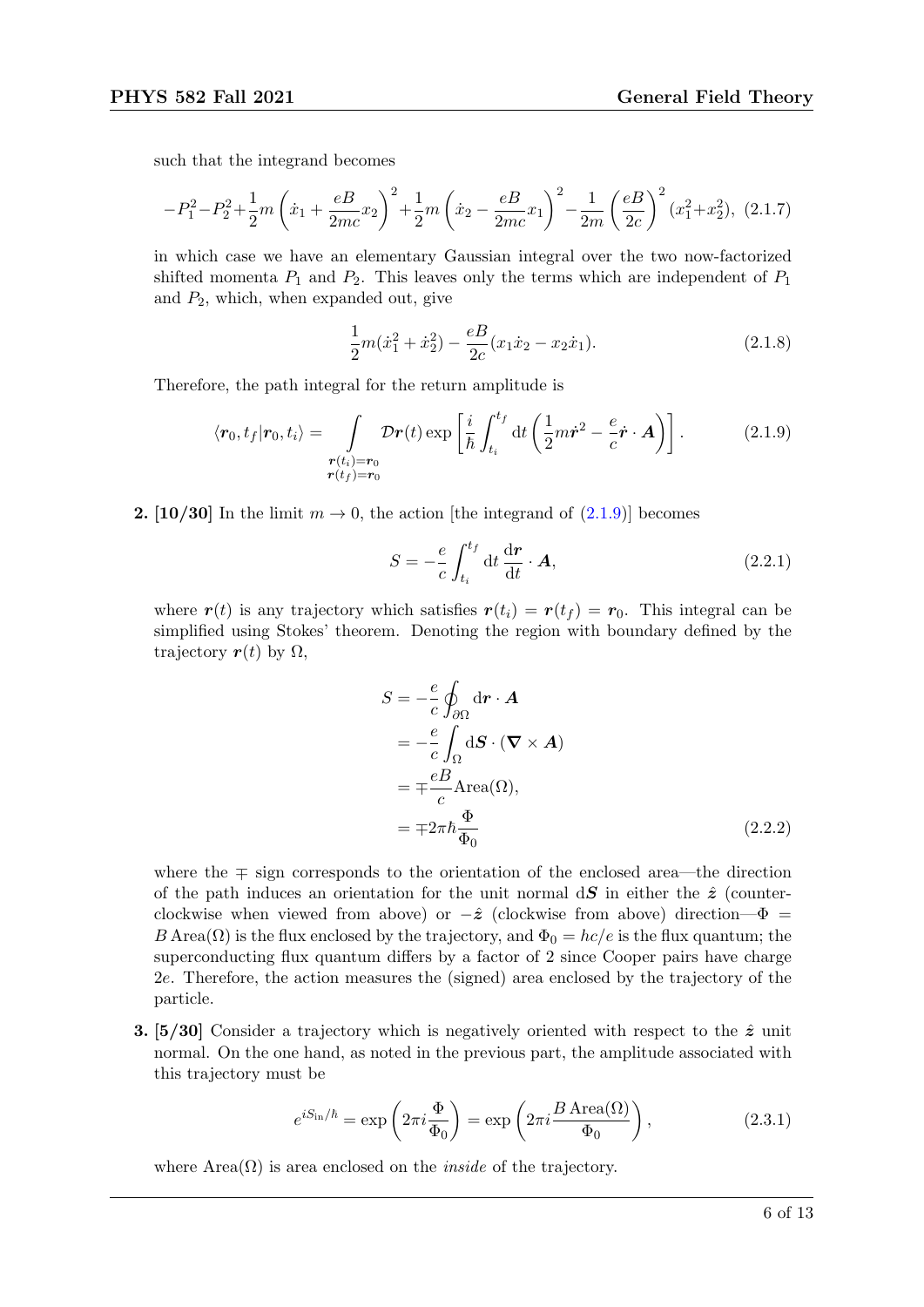On the other hand, if we suppose that the particle is actually on the surface of a sphere with large radius  $R$ —the radius must be large for the Hamiltonian [\(2.0.1\)](#page-4-0), which is written in terms of Cartesian coordinates, to be a good approximation—then the trajectory also forms the boundary of another closed region which is positively oriented with respect to  $\hat{z}$ , with area  $[4\pi R^2 - \text{Area}(\Omega)]$ ; this is the region left "outside" of the trajectory. Therefore, we could equally associate to this same trajectory the amplitude

$$
e^{iS_{\text{out}}/\hbar} = \exp\left(-2\pi i \frac{B[4\pi R^2 - \text{Area}(\Omega)]}{\Phi_0}\right). \tag{2.3.2}
$$

To prevent any ambiguities, we should require that these two amplitudes be equal. That is, the phase associated with the "inside" and "outside" regions must be equal, modulo  $2\pi$ ,

$$
(S_{\rm in} - S_{\rm out})/\hbar = 2\pi n, \qquad \text{for } n \in \mathbb{Z}, \qquad (2.3.3)
$$

which implies that the field strength must be quantized according to

$$
B = n \frac{\Phi_0}{4\pi R^2}, \qquad \text{for } n \in \mathbb{Z}.
$$
 (2.3.4)

In other words, the flux through the surface of the sphere is quantized in units of  $\Phi_0$ . This is the same phenomenon as the quantization of magnetic flux through superconductors with a non-trivial topology (e.g., SQUIDs).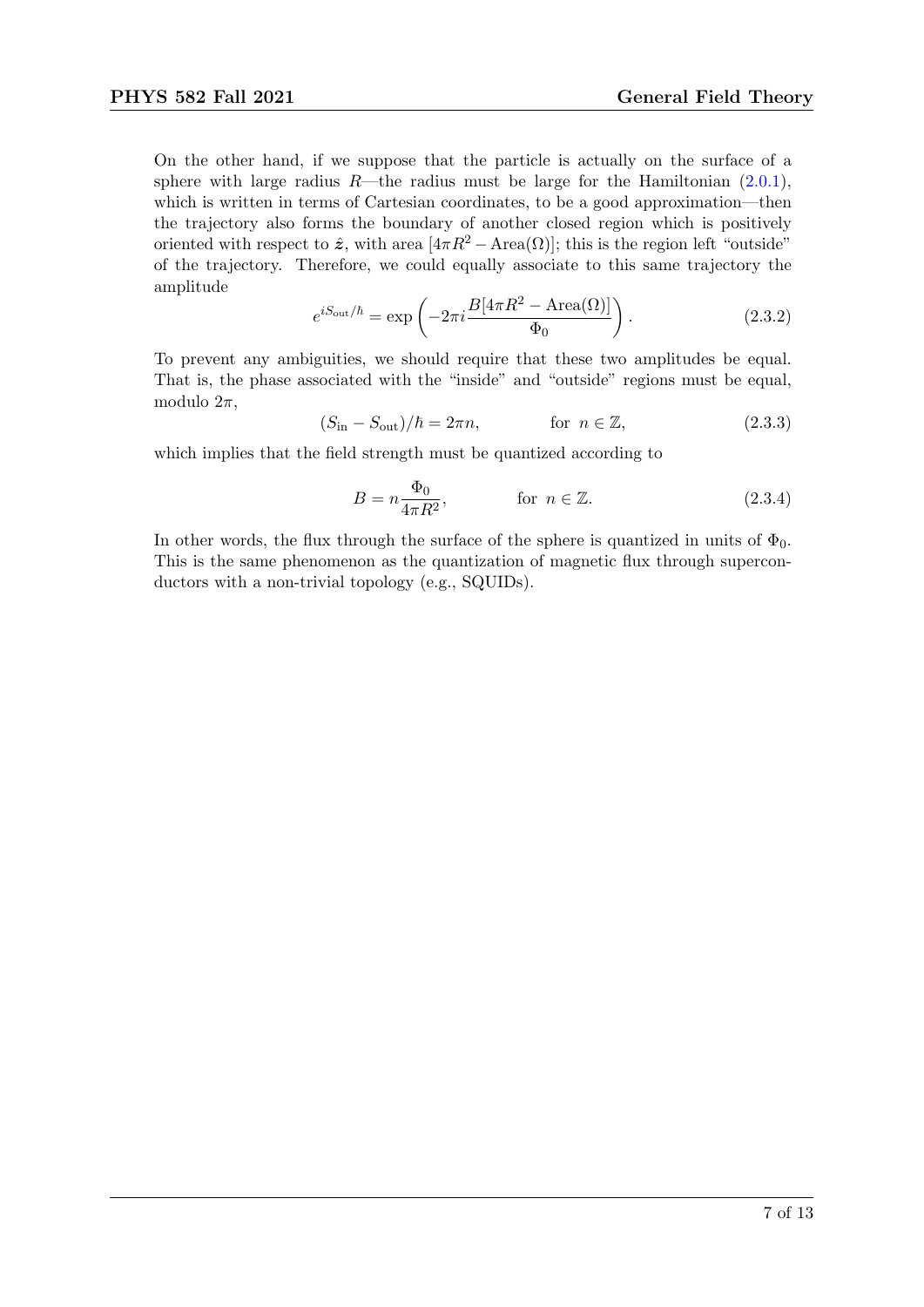Question 3 (Path Integrals for a Scalar Field Theory)

Consider the action for a free complex scalar field in  $D = 4$  spacetime dimensions

$$
S = \int d^4x \Big[ |\partial_\mu \phi(x)|^2 - m^2 |\phi(x)|^2 - J(x)^* \phi(x) - J(x) \phi(x)^* \Big]. \tag{3.0.1}
$$

Note: The sign of the source coupling terms is the opposite to the conventional definition in Minkowski space. In this question, we work in units of  $\hbar = 1$ .

1. [4/35] Writing the field and sources as

$$
\phi(x) = \frac{1}{\sqrt{2}} \Big[ \phi_1(x) + i \phi_2(x) \Big], \qquad \phi(x)^* = \frac{1}{\sqrt{2}} \Big[ \phi_1(x) - i \phi_2(x) \Big], \tag{3.1.1a}
$$

$$
J(x) = \frac{1}{\sqrt{2}} \Big[ J_1(x) + i J_2(x) \Big], \qquad J(x)^* = \frac{1}{\sqrt{2}} \Big[ J_1(x) - i J_2(x) \Big], \tag{3.1.1b}
$$

where  $\phi_{1,2}$  and  $J_{1,2}$  are real, the action decouples into the sum of the actions of two independent real scalar fields:

$$
S[\phi, \phi^*, J, J^*] = S[\phi_1, J_1] + S[\phi_2, J_2],
$$
\n(3.1.2a)

$$
S[\phi_{\alpha}, J_{\alpha}] = \int d^4x \left[ \frac{1}{2} (\partial_{\mu} \phi_{\alpha}(x))^2 - \frac{1}{2} m^2 \phi_{\alpha}(x)^2 - J_{\alpha}(x) \phi_{\alpha}(x) \right].
$$
 (3.1.2b)

Therefore, the vacuum persistence function in Minkowski space will take the simple form

$$
J(0|0)_J \doteq \mathcal{Z}_M[J, J^*] = \left(\int \mathcal{D}\phi_1(x) e^{iS[\phi_1, J_1]}\right) \left(\int \mathcal{D}\phi_2(x) e^{iS[\phi_2, J_2]}\right)
$$

$$
= \int \mathcal{D}\phi_1(x) \mathcal{D}\phi_2(x) e^{i(S[\phi_1, J_1] + S[\phi_2, J_2])}
$$

$$
= \int \mathcal{D}\phi(x) \mathcal{D}\phi(x)^* e^{iS[\phi, \phi^*, J, J^*]}, \qquad (3.1.3)
$$

where  $S[\phi, \phi^*, J, J^*]$  is the action given at the beginning of this question. In the last step, we have changed the functional integral to be over  $\phi$  and  $\phi^*$  instead of  $\phi_1 = \text{Re}(\phi)$ and  $\phi_2 = \text{Im}(\phi)$ , but this is a trivial change of basis with Jacobian equal to 1.

The vacuum persistence function in Euclidean space follows by analytic continuation of the action from real to imaginary time  $t = -i\tau$ :

$$
\mathcal{Z}_E[J, J^*] = \int \mathcal{D}\phi(x)\mathcal{D}\phi(x)^* \exp\bigg(-\int d^4x \Big[|\partial_\tau \phi(x)|^2 + |\nabla \phi(x)|^2 + m^2|\phi(x)|^2 + J(x)^*\phi(x) + J(x)\phi^*(x)\Big]\bigg).
$$
\n(3.1.4)

2. [10/35] To evaluate these path integrals, define

$$
\phi(x) = \bar{\phi}(x) + \xi(x), \qquad \phi(x)^* = \bar{\phi}(x)^* + \xi^*(x). \tag{3.2.1}
$$

Then the Lagrangian (in Minkowski spacetime) becomes

$$
\mathcal{L} = |\partial_{\mu}\bar{\phi}|^2 + \partial_{\mu}\bar{\phi}\partial^{\mu}\xi^* + \partial_{\mu}\bar{\phi}^*\partial^{\mu}\xi + |\partial_{\mu}\xi|^2 - m^2(|\bar{\phi}|^2 + \bar{\phi}\xi^* + \bar{\phi}^*\xi + |\xi|^2) - J^*(\bar{\phi} + \xi) - J(\bar{\phi}^* + \xi^*).
$$
\n(3.2.2)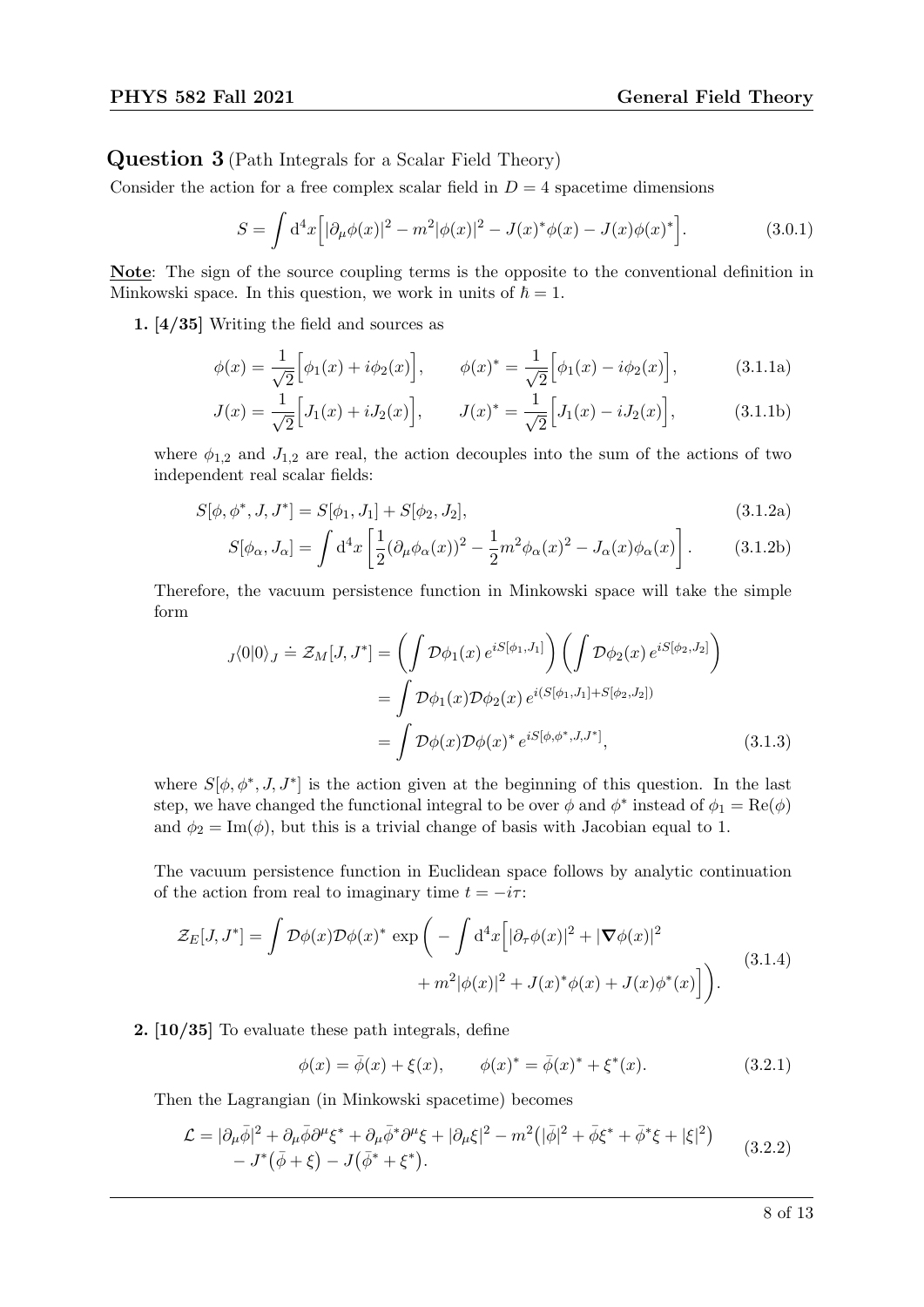We can integrate this by parts to obtain

$$
\mathcal{L} = -\frac{1}{2}\bar{\phi}^*(\partial^2 + m^2)\bar{\phi} - \frac{1}{2}\bar{\phi}(\partial^2 + m^2)\bar{\phi}^* - \xi(\partial^2 + m^2)\bar{\phi}^* - \xi^*(\partial^2 + m^2)\bar{\phi} - \frac{1}{2}\xi^*(\partial^2 + m^2)\xi - \frac{1}{2}\xi(\partial^2 + m^2)\xi^* - J^*(\bar{\phi} + \xi) - J(\bar{\phi}^* + \xi^*),
$$
\n(3.2.3)

where  $\partial^2 = \partial_\mu \partial^\mu$ , and we split up the  $|\partial_\mu \bar{\phi}|^2$  and  $|\partial_\mu \xi|^2$  terms to make the final expression more symmetric between the fields and their complex conjugates. Now, we impose that  $\bar{\phi}$  and  $\bar{\phi}^*$  obey the classical equations of motion generated by the Lagrangian:

$$
(\partial^2 + m^2)\bar{\phi} = -J, \qquad (\partial^2 + m^2)\bar{\phi}^* = -J^*, \qquad (3.2.4)
$$

so that the Lagrangian greatly simplifies to

$$
\mathcal{L} = -\frac{1}{2}\xi^* \left(\partial^2 + m^2\right)\xi - \frac{1}{2}\xi \left(\partial^2 + m^2\right)\xi^* - \frac{1}{2}J^*\bar{\phi} - \frac{1}{2}J\bar{\phi}^*.
$$
 (3.2.5)

To go further, first note that, defining  $\hat{A} = \partial^2 + m^2$ , and  $\xi = \xi_1 + i\xi_2$ ,

$$
\frac{1}{2}(\xi^* \hat{A} \xi + \xi \hat{A} \xi^*) = \frac{1}{2}(\xi_1 \hat{A} \xi_1 + \xi_2 \hat{A} \xi_2).
$$
 (3.2.6)

Then, observe that the solutions to the equations of motion above are

$$
\left\{\frac{\bar{\phi}(x)}{\bar{\phi}(x)^{*}}\right\} = -\int d^{4}y \, G_{0}^{M}(x-y) \left\{\frac{J(y)}{J(y)^{*}}\right\},\tag{3.2.7}
$$

where

$$
G_0^M(x - y) = \langle x | \frac{1}{\partial^2 + m^2} | y \rangle.
$$
 (3.2.8)

Therefore, we can write the path integral as

$$
\mathcal{Z}_M[J, J^*] = \left[ \int \mathcal{D}\xi \exp\left( -\frac{i}{2} \int d^4x \, \xi(x) \left[ \partial^2 + m^2 \right] \xi(x) \right) \right]^2
$$

$$
\times \exp\left( i \int d^4x d^4y \, J(x)^* G_0^M(x - y) J(y) \right)
$$

$$
= \left[ \text{Det}(\partial^2 + m^2) \right]^{-1} \exp\left( i \int d^4x d^4y \, J(x)^* G_0^M(x - y) J(y) \right), \qquad (3.2.9)
$$

up to a formally divergent normalization constant. The corresponding expression in Euclidean spacetime is then obtained via analytic continuation:

$$
\mathcal{Z}_E[J, J^*] = \left[ \int \mathcal{D}\xi \exp\left(-\frac{1}{2} \int d^4x \,\xi(x) \left[ -\partial^2 + m^2 \right] \xi(x) \right) \right]^2
$$

$$
\times \exp\left( \int d^4x d^4y \, J(x)^* G_0^E(x - y) J(y) \right)
$$

$$
= \left[ \text{Det}\left( -\partial^2 + m^2 \right) \right]^{-1} \exp\left( \int d^4x d^4y \, J(x)^* G_0^E(x - y) J(y) \right), \quad (3.2.10)
$$

where  $\partial^2 = \partial^2_{\tau} + \nabla^2$  and the Euclidean Green's function is

$$
G_0^E(x - y) = \langle x | \frac{1}{-\partial^2 + m^2} | y \rangle.
$$
 (3.2.11)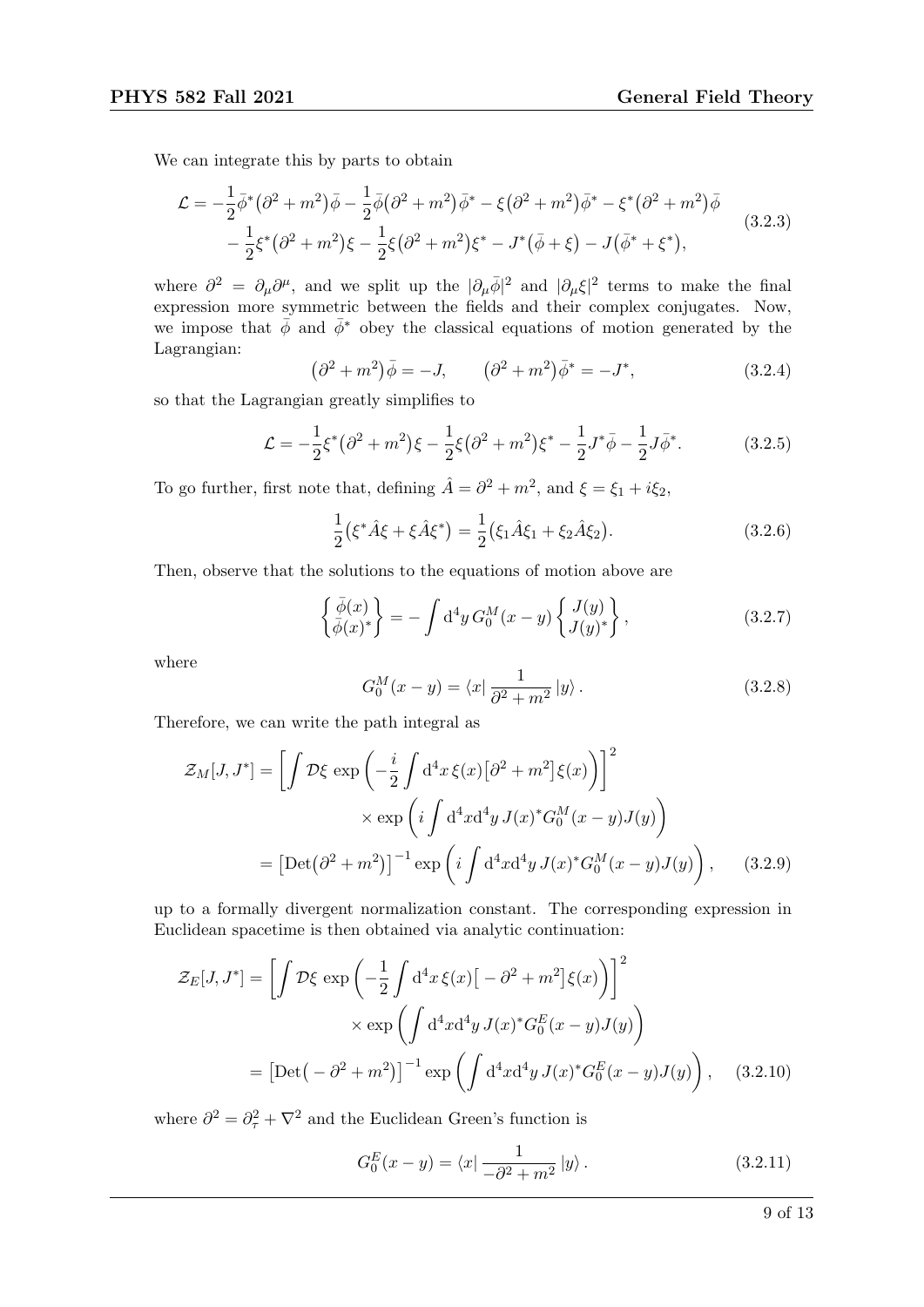3. [5/35] In Minkowski spacetime, the two-point functions are

$$
G_{2}(x - x') = \langle 0 | T\phi(x)\phi(x')^{*}|0\rangle
$$
  
\n
$$
= \frac{1}{(i)^{2}} \frac{1}{Z[0]} \frac{\delta^{2}Z[J, J^{*}]}{\delta J(x)^{*}\delta J(x')} \Big|_{J=0}
$$
  
\n
$$
= \frac{1}{i} \frac{\delta}{\delta J(x)^{*}} \left( \int d^{4}y J(y)^{*} G_{0}^{M}(y - x') \right)
$$
  
\n
$$
\times \exp \left( i \int d^{4}y d^{4}y' J(y)^{*} G_{0}^{M}(y - y') J(y') \right) \Big|_{J=0}
$$
  
\n
$$
= -iG_{0}^{M}(x - x'), \qquad (3.3.1a)
$$
  
\n
$$
G_{2}^{*}(x - x') = \langle 0 | T\phi(x)^{*}\phi(x') | 0 \rangle
$$
  
\n
$$
= \frac{1}{(i)^{2}} \frac{1}{Z[0]} \frac{\delta^{2}Z[J, J^{*}]}{\delta J(x)\delta J(x')^{*}} \Big|_{J=0}
$$
  
\n
$$
= \frac{1}{i} \frac{\delta}{\delta J(x)} \left( \int d^{4}y' G_{0}^{M}(x' - y') J(y') \right)
$$
  
\n
$$
\times \exp \left( i \int d^{4}y d^{4}y' J(y)^{*} G_{0}^{M}(y - y') J(y') \right) \Big|_{J=0}
$$
  
\n
$$
= -iG_{0}^{M}(x' - x), \qquad (3.3.1b)
$$
  
\n
$$
G_{2}'(x - x') = \langle 0 | T\phi(x)\phi(x') | 0 \rangle
$$
  
\n
$$
= \frac{1}{(i)^{2}} \frac{1}{Z[0]} \frac{\delta^{2}Z[J, J^{*}]}{\delta J(x)^{*}\delta J(x')^{*}} \Big|_{J=0}
$$
  
\n
$$
= \frac{1}{i} \frac{\delta}{\delta J(x)^{*}} \left( \int d^{4}y' G_{0}^{M}(x' - y') J(y') \right)
$$
  
\n
$$
\times \exp \left( i \int d^{4}y d^{4}y' J(y)^{*} G_{0}^{M}(y - y') J(y') \right) \Big|_{J=0}
$$
  
\n<math display="block</math>

with the Green's function  $G_0^M(x - x')$  defined in the previous part.

The Euclidean two-point functions follow by the same logic, without the factors of i:

$$
G_2^E(x - x') = G_0^E(x - x'),\tag{3.3.2a}
$$

 $= 0,$  (3.3.1d)

$$
G_2^{E*}(x - x') = G_0^{E}(x' - x),
$$
\n(3.3.2b)

$$
G_2^{\prime E}(x - x^{\prime}) = G_2^{\prime E \,*}(x - x^{\prime}) = 0,
$$
\n(3.3.2c)

with  $G_0^E(x - x')$  defined in the previous part.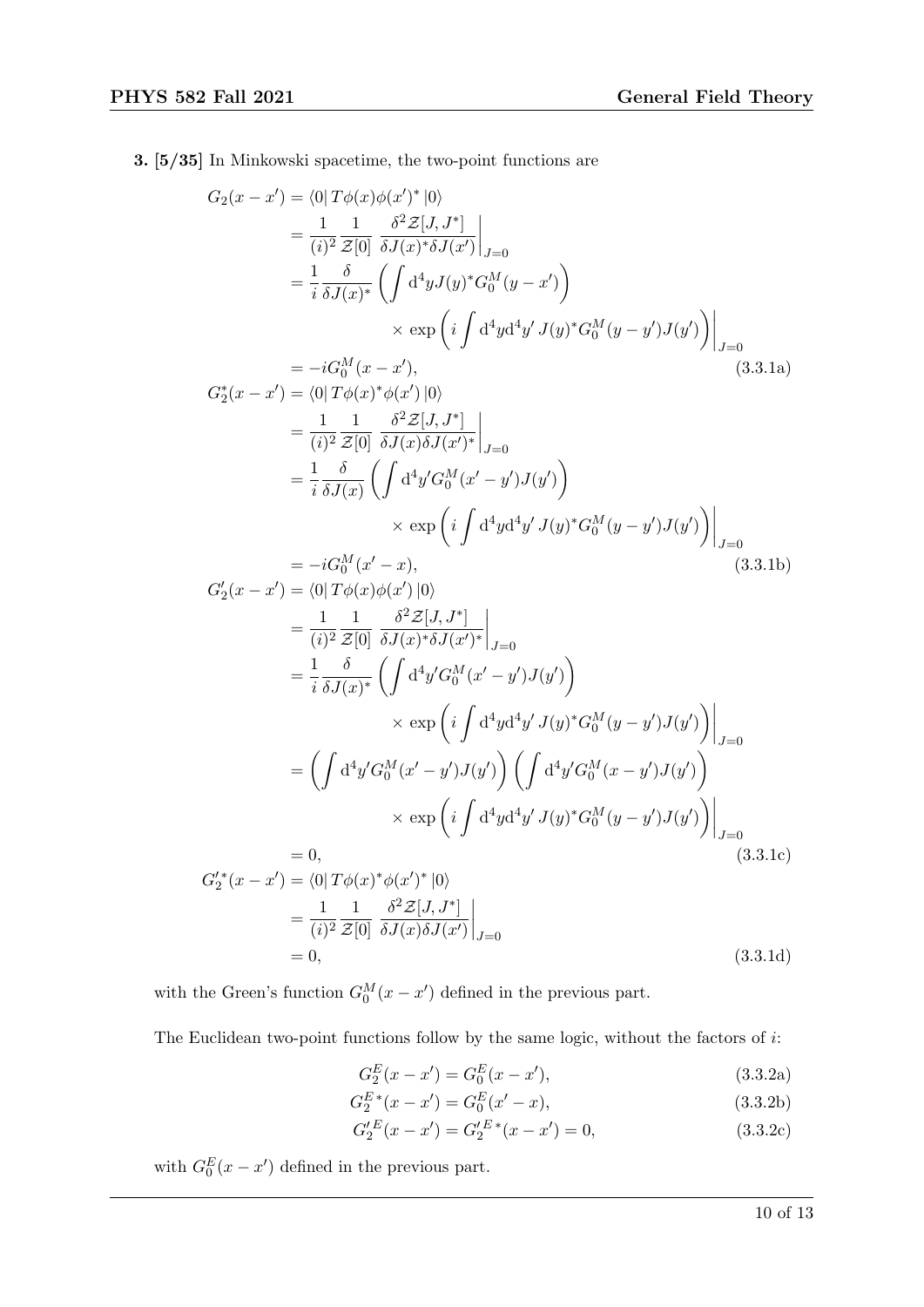4. [12/35] The equations satisfied by the Green's functions follow from the matrix elements of the inverse differential operators shown above:

$$
G_0^M(x - y) = \langle x | \frac{1}{\partial^2 + m^2} | y \rangle ,
$$
  
\n
$$
\implies (\partial_x^2 + m^2) G_0^M(x - y) = \delta^{(4)}(x - y),
$$
  
\n
$$
G_0^E(x - y) = \langle x | \frac{1}{-\partial^2 + m^2} | y \rangle ,
$$
\n(3.4.1a)

 $\implies$   $(-\partial_x^2 + m^2)G_0^E(x - y) = \delta$  $(3.4.1b)$ 

where in the Minkowski case  $\partial^2 = \partial_0^2 - \nabla^2$ , and in the Euclidean case  $\partial^2 = \partial_\tau^2 + \nabla^2$ .

To solve for the Euclidean Green's function, we expand both sides of the differential equation using a Fourier transform:

$$
(-\partial_x^2 + m^2) G_0^E(x - y) = \delta^{(4)}(x - y),
$$
  
\n
$$
\implies (-\partial_x^2 + m^2) \int \frac{d^4 p}{(2\pi)^4} G_0^E(p) e^{ip \cdot (x - y)} = \int \frac{d^4 p}{(2\pi)^4} e^{ip \cdot (x - y)},
$$
  
\n
$$
\implies \int \frac{d^4 p}{(2\pi)^4} (p^2 + m^2) G_0^E(p) e^{ip \cdot (x - y)} = \int \frac{d^4 p}{(2\pi)^4} e^{ip \cdot (x - y)},
$$
  
\n
$$
\implies G_0^E(p) = \frac{1}{p^2 + m^2},
$$
  
\n
$$
\implies G_0^E(x - y) = \int \frac{d^4 p}{(2\pi)^4} \frac{e^{ip \cdot (x - y)}}{p^2 + m^2}.
$$
(3.4.2)

We can then re-write this integral using a Feynman-Schwinger parameter to bring the denominator into the exponential:

$$
G_0^E(x-y) = \frac{1}{2} \int_0^\infty d\alpha \int \frac{d^4p}{(2\pi)^4} \exp\left[-\frac{\alpha}{2}(p^2+m^2) + ip \cdot (x-y)\right]
$$
  
= 
$$
\frac{1}{2} \int_0^\infty d\alpha \int \frac{d^4p}{(2\pi)^4} \exp\left[-\frac{1}{2}\left(\sqrt{\alpha}p - i\frac{x-y}{\sqrt{\alpha}}\right)^2 - \frac{|x-y|^2}{2\alpha} - \frac{1}{2}m^2\alpha\right]
$$
  
= 
$$
\frac{1}{2} \int_0^\infty d\alpha \frac{1}{(2\pi\alpha)^2} \exp\left[-\frac{|x-y|^2}{2\alpha} - \frac{1}{2}m^2\alpha\right].
$$
 (3.4.3)

Then, changing variables by letting

$$
\alpha = \frac{|x - y|}{m} \frac{1}{t},\tag{3.4.4}
$$

the integral can then be evaluated

$$
G_0^E(x - y) = \frac{1}{(2\pi)^2} \left(\frac{m}{|x - y|}\right) \frac{1}{2} \int_0^\infty dt \, t \exp\left[-\frac{m|x - y|}{2}\left(t + \frac{1}{t}\right)\right]
$$
  
=  $\frac{1}{4\pi^2} \left(\frac{m}{|x - y|}\right) K_1(m|x - y|),$  (3.4.5)

where

$$
K_{\nu}(z) = \frac{1}{2} \int_0^{\infty} dt \, t^{\nu - 1} \exp\left[ -\frac{z}{2} \left( t + \frac{1}{t} \right) \right],\tag{3.4.6}
$$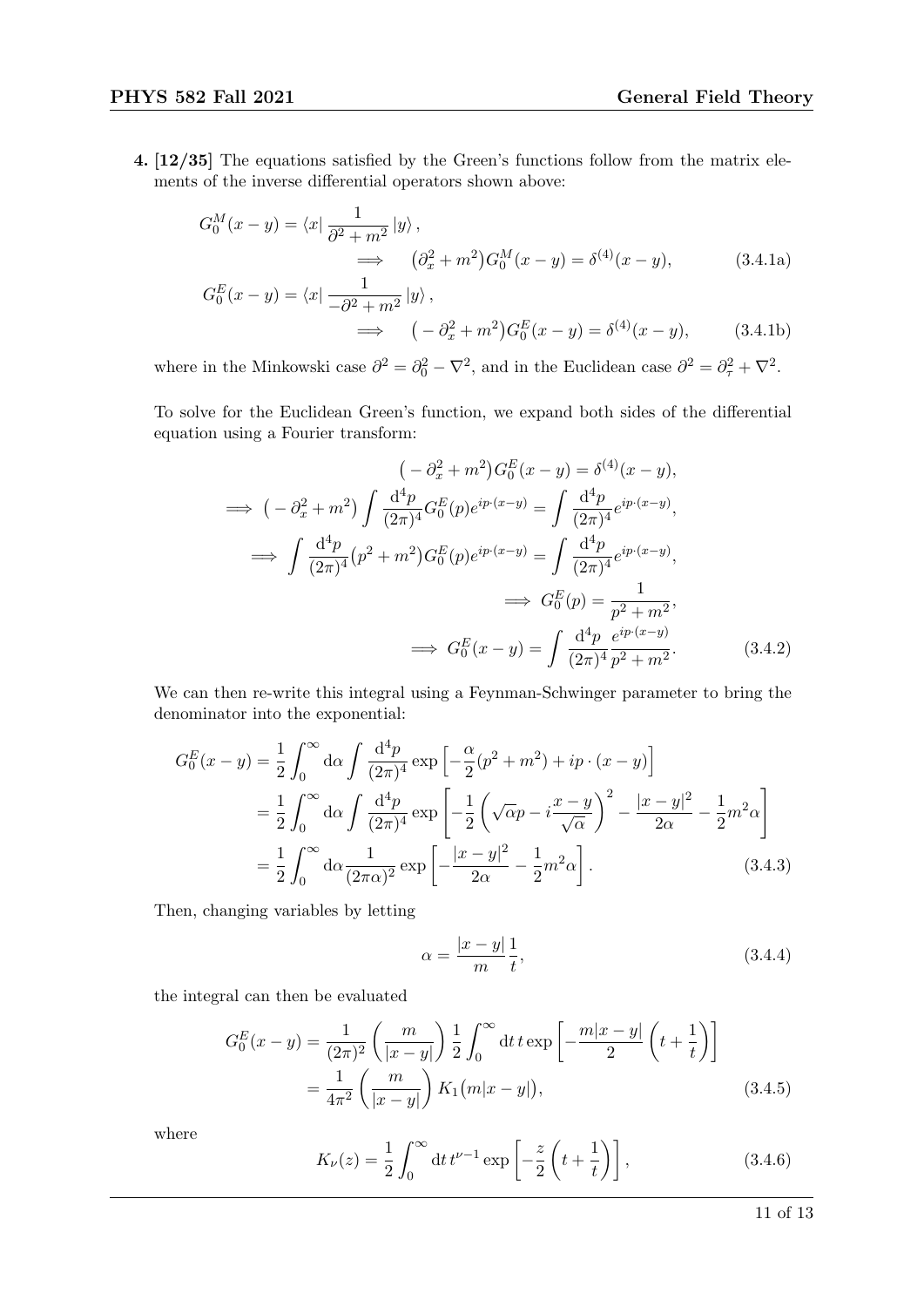is the modified Bessel function of the second kind.

At large separations  $m|x - y| \gg 1$ , we can use the asymptotic expansion

$$
K_{\nu}(z) \simeq \sqrt{\frac{\pi}{2z}}e^{-z},\tag{3.4.7}
$$

which yields

$$
G_0^E(x - y) \simeq \frac{\sqrt{\pi/2}}{4\pi^2} \frac{m^2}{(m|x - y|)^{3/2}} e^{-m|x - y|},
$$
\n(3.4.8)

which is the usual exponential decay at large (Euclidean) distances of a theory with a mass gap, with correlation length  $\xi = 1/m$ . At short distances  $m|x - y| \ll 1$ , we can use

$$
K_{\nu}(z) \simeq \frac{\Gamma(\nu)}{2} \left(\frac{2}{z}\right)^{\nu},\tag{3.4.9}
$$

which yields

$$
G_0^E(x - y) \simeq \frac{1}{4\pi^2 |x - y|^2}.
$$
\n(3.4.10)

On these very short scales, the theory is insensitive to the mass gap, which corresponds to a much longer length scale than  $|x - y|$ . Therefore, the correlations have the same power law decay as a massless theory.

We can then analytically continue back to Minkowski spacetime to find the Green's function  $G_0^M(x-y)$ . We write

$$
|x - y| = \sqrt{|x - y|^2} = \sqrt{-s^2},
$$
\n(3.4.11)

where  $s^2 = (x_0 - y_0)^2 - |\mathbf{x} - \mathbf{y}|^2$  is the relativistic interval. From the previous part, we also note that the Green's function in Minkowski space also picks up an additional factor of i relative to the time ordered vacuum expectation value. Therefore, we find that

$$
G_0^M(x - y) = \frac{i}{4\pi^2} \frac{m}{\sqrt{-s^2}} K_1(m\sqrt{-s^2}).
$$
\n(3.4.12)

For space-like separations,  $s^2 < 0$ , so the Minkowski propagator has the exact same asymptotic behavior as the Euclidean propagator (up to a factor of  $i$ ):

$$
G_0^M(x-y) \simeq i \frac{\sqrt{\pi/2}}{4\pi^2} \frac{m^2}{(m\sqrt{-s^2})^{3/2}} e^{-m\sqrt{-s^2}}, \qquad \text{for } m\sqrt{-s^2} \gg 1,
$$
 (3.4.13a)

$$
G_0^M(x - y) \simeq \frac{i}{4\pi^2(-s^2)}, \qquad \text{for } m\sqrt{-s^2} \ll 1. \qquad (3.4.13b)
$$

Therefore, the two-point functions share the same asymptotic form in both Euclidean and Minkowski space in this regime.

For time-like separations,  $s^2 > 0$ , we can simplify the expression above to give

$$
G_0^M(x - y) = \frac{1}{4\pi^2} \frac{m}{\sqrt{s^2}} K_1(im\sqrt{s^2}) = -\frac{1}{8\pi} \frac{m}{\sqrt{s^2}} H_1^{(2)}(m\sqrt{s^2}),\tag{3.4.14}
$$